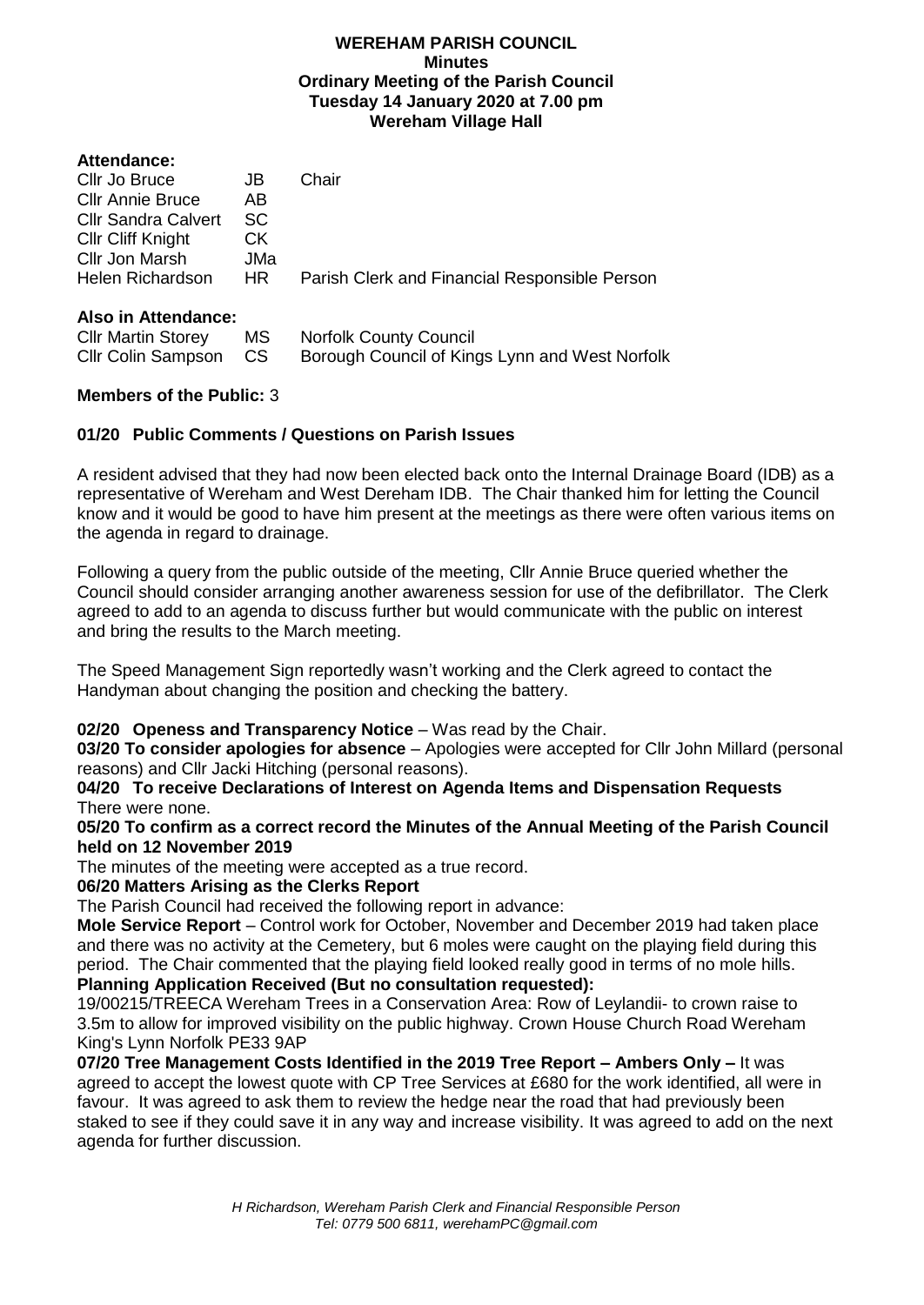The Clerk agreed to create a letter that could be sent to residents where hedges and trees were overgrowing path and roads for any Councillor to send.

**08/20 Parish Partnership Bid Submission 202021 – Flegg Green 30mph Road Signs (two at either end) -** The Parish Council had agreed in December by email to send a bid to the Norfolk County Council Parish Partnership Fund 2020/21 for two 30mph written signs on the road at £100 each, £200 in total. The Chair advised that the funding would provide half the funds and only cost £100 to the Parish Council if their bid was accepted. The deadline was 6 December so the decision had been made to send the application and ratify at the January meeting. The Parish Council agreed that it was correct to submit the bid for the signage at a spend of £100 should it be successful. The results would be known at the end of March.

**09/20 Pond Maintenance in General -** The Chair shared that just before Christmas with the heavy sudden rain the whole dyke drainage system including the pond was overwhelmed. The properties to the bottom of the Row experienced flooding on the road way and sought their own method of pumping out the water. They added that the pond was as high as it had ever been seen. The Chair shared that this raised questions around the responsibility that the Parish Council had assumed in the management of the pond. The Council agreed following discussion that they needed to seek advice on the ponds management.

Mr Gott of the Internal Drainage Board, (who agreed to be named in the minutes during the meeting), strongly advised that the Boards should be taken out immediately. He believed the Council should discuss with the Environment Agency a licence for amending sluice boards. The Chair advised that the Boards had not been added to and had been replaced like for like and there were no extra boards that had been added to what was there before. The Clerk agreed to contact the Environment Agency urgently to seek information on the need for a licence though the amount of boards in the sluice had not changed.

Following a query by the Chair around what other parishes may have as a comparison, Cllr Colin Sampson shared that other villages didn't have ponds that were part of a water course. He advised that the Parish Council needed to ask the Internal Drainage Board for their advice on how to manage it. A representative shared that the pond was not within the internal drainage board area.

As a matter of urgency it was agreed to investigate with previous councillors if any extra boards had been added to the pond in recent years and how it was previously handled over the winter. And agreed to only remove anything after advice had been sought from all the relevant authorities. The Clerk agreed to contact NCC highways, Internal Drainage Board and the Environment Agency and seek their advice on the issue urgently.

The Council also agreed that it should hold a meeting with NCC highways, Internal Drainage Board and the Environment Agency to discuss the future maintenance of the pond.

**10/20 Wereham (Cavenham Road) to Boughton (Mill Hill Lane) Maintenance of Right of Way (Boughton PC) -** The Clerk shared with the Chair at Boughton Parish Council to contact the Public Right of Way Officer at Norfolk County Council to seek action on the part of the path within Boughton, and Wereham would do the same and find out why it hasn't been cut.

**11/20 Pond Coir Rolls in the Wereham Pond (far side)** - The Chair proposed that further Coir Rolls were a lot of money to commit further funds to before it was known the impact of the section installed in 2019. It was agreed to budget for pond maintenance but not purchase in the next financial year.

**12/20 Boughton Lilies** - The Clerk agreed to contact Boughton Parish Council as an initial enquiry on plants that they may be able to provide free to Wereham for the pond and feedback to the next meeting.

### **13/20 Community Payback Team Projects**

The Chair shared that if there were projects in the year such as painting or grounds maintenance the Community Payback Team managed by the Probationary Service would be able to do free from charge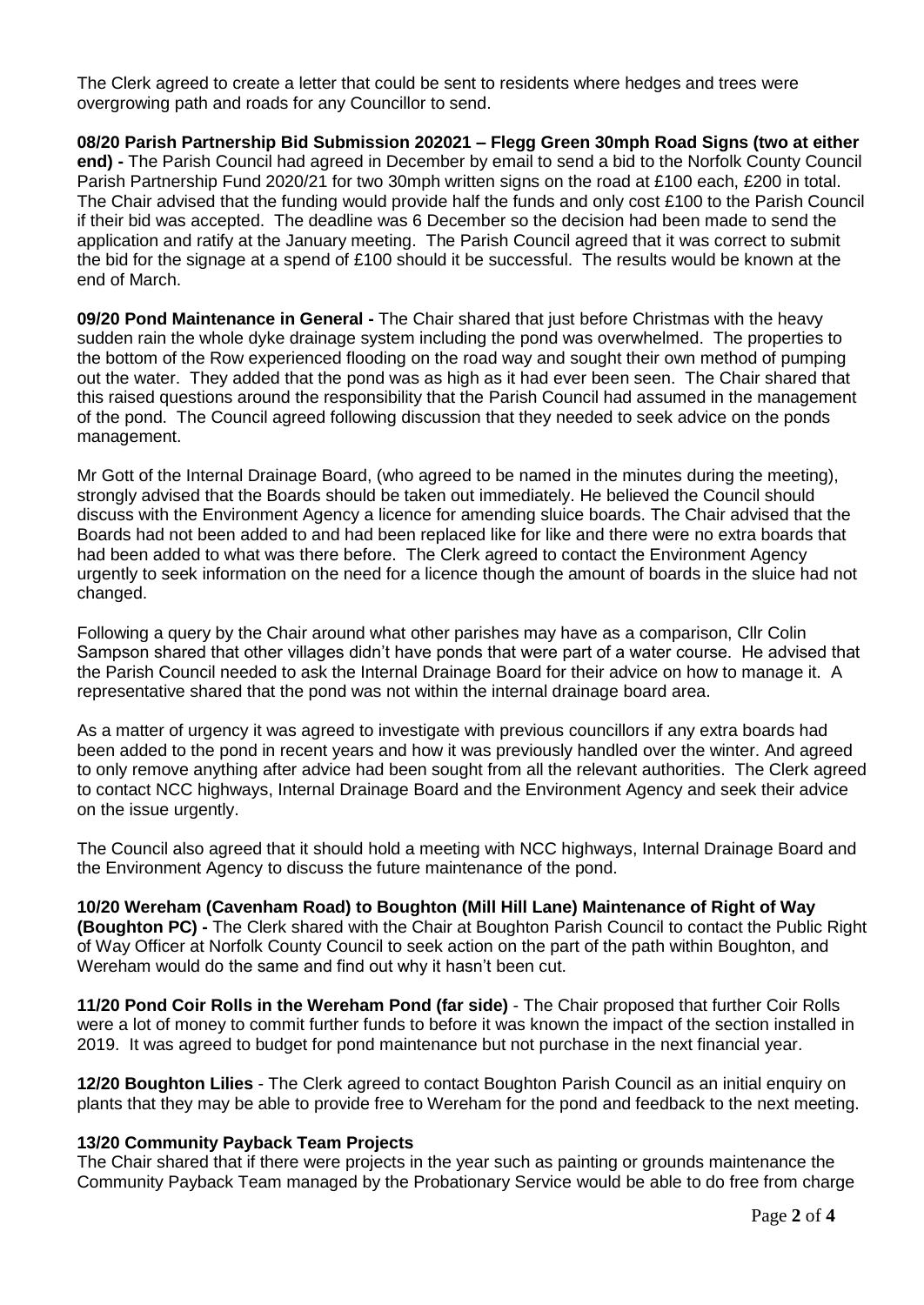of labour via a bid to them for a project. The Chair shared that painting of the goal posts, play area and benches were areas they could cover. The Clerk agreed to contact them.

The Clerk agreed to do a far ranging consultation for the funding identified that could be used on the playing field. The Clerk agreed to check with the planning authority for any issues around installation of new equipment.

**14/20 Parish Council Representation on the Wereham Village Hall Management Committee**  The Clerk agreed to contact Cllr Jacki Hitching to confirm if she would be interested and then confirm to the Committee.

## **15/20 To Consider the results of the bi-monthly Risk Assessment inspection and agree any action required** *Standard item**verbal* **(Play area***;* **Playing Field***;* **Pond Area/A134***;* **St Margaret's Churchyard***;* **Cemetery) - Verbal from Cllr Annie Bruce**

- The baby swing had been replaced the day before.
- The Clerk agreed to contact the Handyman to grind down a bolt near the bench on the pond.
- The Clerk agreed to contact the bench owner about a rotten leg on the Pond. The Clerk agreed to contact the owner of the bench.
- There were no moles on the field, but there were many down Bens Lane. The Clerk agreed to advise the land owner.
- The piece of chipboard over the light in the churchyard was there to stop light extending to a nearby property.

## **16/20 To Approve the Precept and Budget 2020/2021**

The Chair proposed that the Budget be approved as presented and the precept involve a 1% increase to be £17.317 for 2020/21, seconded by Cllr Sandra Calvert, all were in favour.

### **17/20 Bank Accounts – Reduction from two to one**

The Parish Council agreed to move to one bank account instead of two in setting up online banking.

**18/20 To Accept accounts to 1 January 2020 and Approve payments.** The Parish Council all were in favour of approving the payments and accounts were accepted as follows:

# **January Payments for Approval Cheque No. NET VAT TOTAL** Clerk Wages - November SO and 101016 255.66 0.00 255.66 Clerk Wages - December SO and 101016 242.90 0.00 242.90 HMRC Nov and Dec - PAYE 101017 112.00 0.00 112.00 CGM - Grounds Maintenance 101018 72.26 14.46 86.72 NALC - Course Registration - Clerk 101019 58.34 0.00 58.34 Handyman - SAM2 and Pond Wire 101020 78.00 0.00 78.00 SJA Pest Control - Moles- Oct - Dec 101021 57.93 0.00 57.93 EOn - Streetlights - December 19 Direct Debit 22.76 1.14 23.90 EOn - Streetlights - Jan 20 Direct Debit 23.52 1.18 24.70 **TOTAL TO BE PAID 923.37 16.78 940.15**

| <b>January Payments for Approval</b> |  |
|--------------------------------------|--|

| <b>Cash Book Balance Carried</b><br>Forward | 21975.03 |
|---------------------------------------------|----------|
| As At 1 April 2019                          |          |
| <b>Community Account</b>                    | 7024.72  |